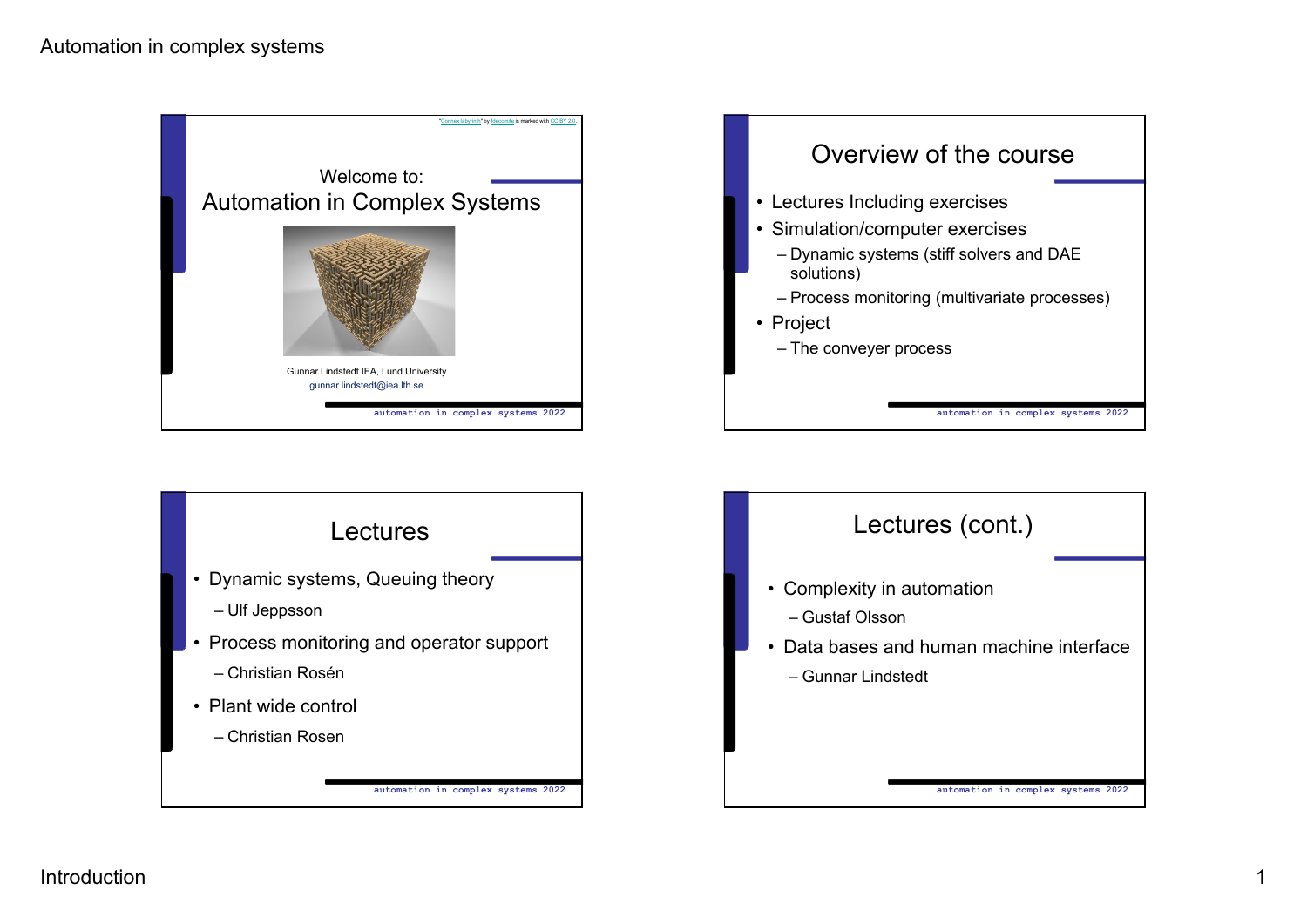





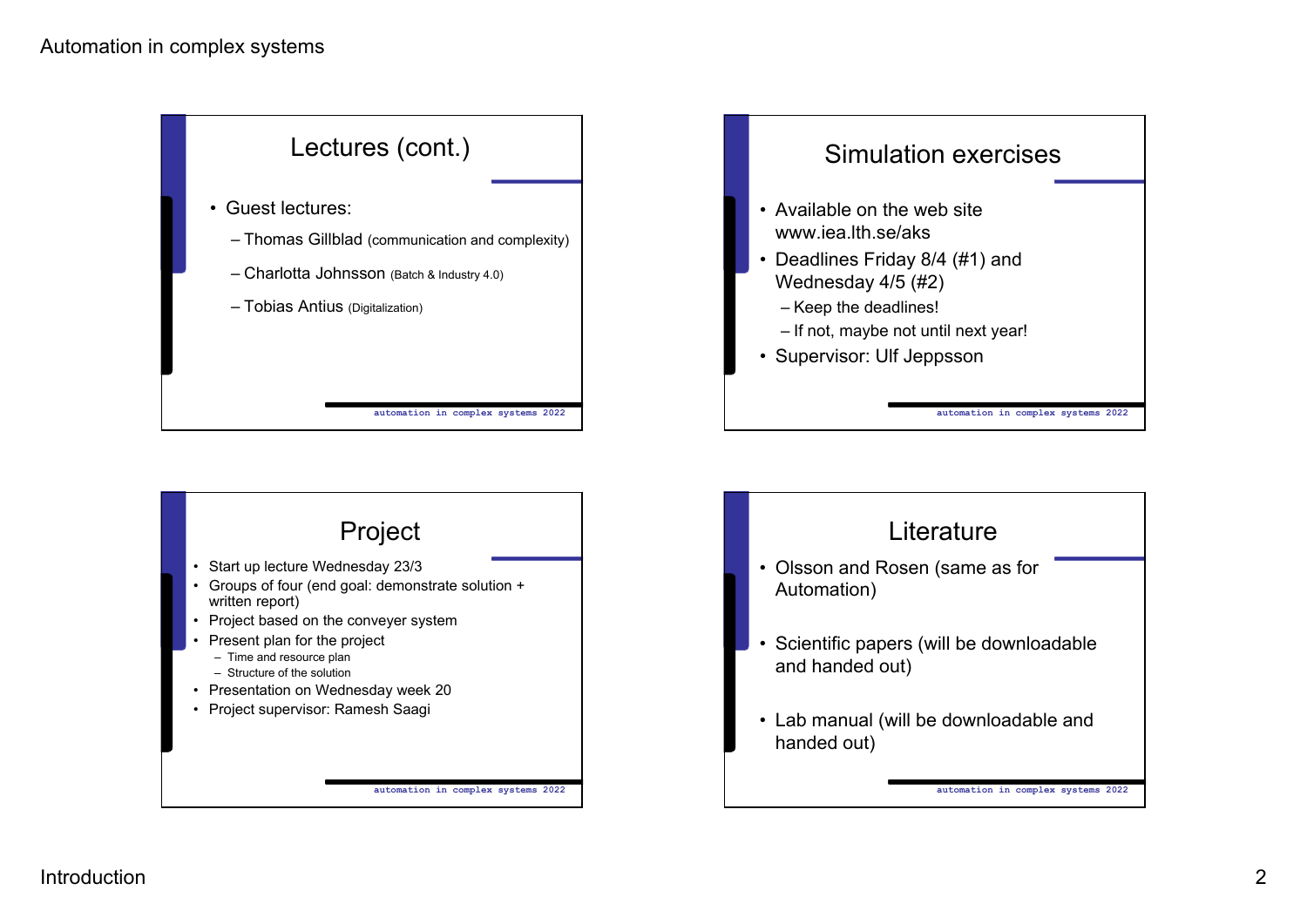



## **automation in complex systems 2022** Course goals • Formulate and structure a mathematical model of a larger industrial process based on given information of processes and how they interact • Use this model to analyze important characteristics of the process • Structure a control system for an industrial process made up of several sub-processes • Use PLC programming to solve control problems when several parallel processes take place at the same time Skills and ability of how to: